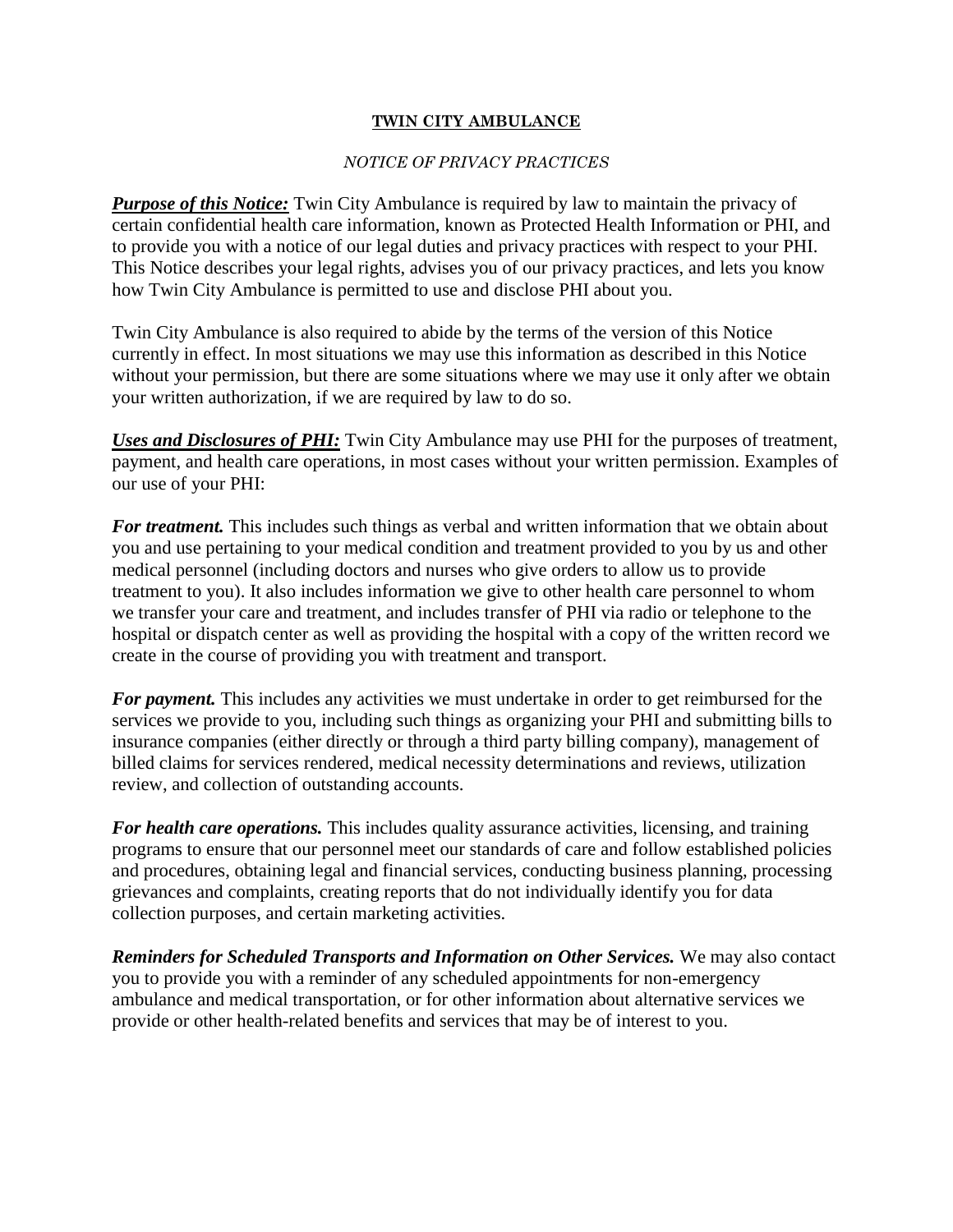*Use and Disclosure of PHI Without Your Authorization.* Twin City Ambulance is permitted to use PHI without your written authorization, or opportunity to object in certain situations, including:

- For Twin City Ambulance's use in treating you or in obtaining payment for services provided to you or in other health care operations;
- For the treatment activities of another health care provider;
- To another health care provider or entity for the payment activities of the provider or entity that receives the information (such as your hospital or insurance company);
- To another health care provider (such as the hospital to which you are transported) for the health care operations activities of the entity that receives the information as long as the entity receiving the information has or has had a relationship with you and the PHI pertains to that relationship;
- For health care fraud and abuse detection or for activities related to compliance with the law;
- To a family member, other relative, or close personal friend or other individual involved in your care if we obtain your verbal agreement to do so or if we give you an opportunity to object to such a disclosure and you do not raise an objection. We may also disclose health information to your family, relatives, or friends if we infer from the circumstances that you would not object. For example, we may assume you agree to our disclosure of your personal health information to your spouse when your spouse has called the ambulance for you. In situations where you are not capable of objecting (because you are not present or due to your incapacity or medical emergency), we may, in our professional judgment, determine that a disclosure to your family member, relative, or friend is in your best interest. In that situation, we will disclose only health information relevant to that person's involvement in your care. For example, we may inform the person who accompanied you in the ambulance that you have certain symptoms and we may give that person an update on your vital signs and treatment that is being administered by our ambulance crew;
- To a public health authority in certain situations (such as reporting a birth, death or disease as required by law, as part of a public health investigation, to report child or adult abuse or neglect or domestic violence, to report adverse events such as product defects, or to notify a person about exposure to a possible communicable disease as required by law;
- For health oversight activities including audits or government investigations, inspections, disciplinary proceedings, and other administrative or judicial actions undertaken by the government (or their contractors) by law to oversee the health care system;
- For judicial and administrative proceedings as required by a court or administrative order, or in some cases in response to a subpoena or other legal process;
- For law enforcement activities in limited situations, such as when there is a warrant for the request, or when the information is needed to locate a suspect or stop a crime;
- For military, national defense and security and other special government functions;
- To avert a serious threat to the health and safety of a person or the public at large;
- For workers' compensation purposes, and in compliance with workers' compensation laws;
- To coroners, medical examiners, and funeral directors for identifying a deceased person, determining cause of death, or carrying on their duties as authorized by law;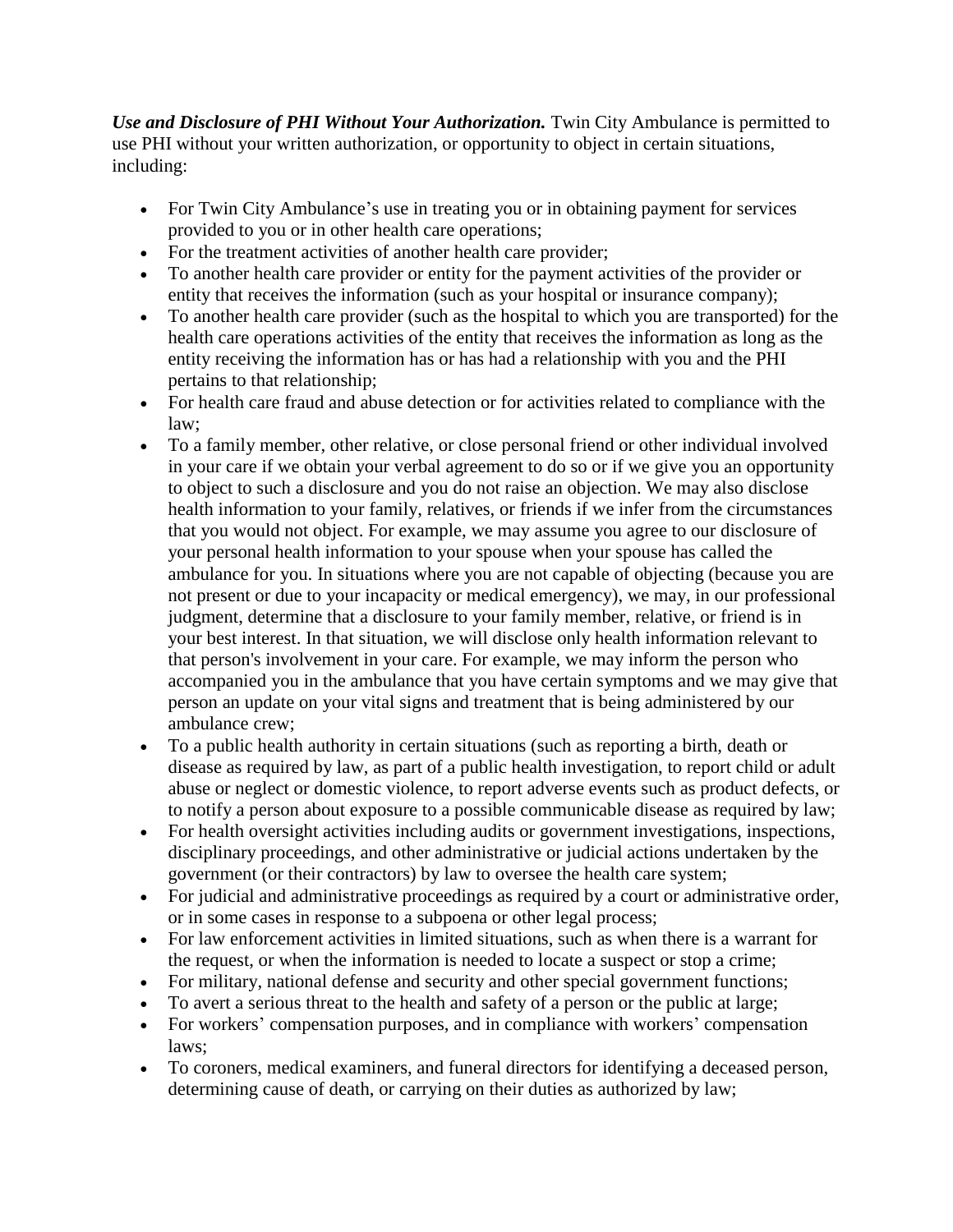- If you are an organ donor, we may release health information to organizations that handle organ procurement or organ, eye or tissue transplantation or to an organ donation bank, as necessary to facilitate organ donation and transplantation;
- For research projects, but this will be subject to strict oversight and approvals and health information will be released only when there is a minimal risk to your privacy and adequate safeguards are in place in accordance with the law;
- We may use or disclose health information about you in a way that does not personally identify you or reveal who you are.

Any other use or disclosure of PHI, other than those listed above will only be made with your written authorization, (the authorization must specifically identify the information we seek to use or disclose, as well as when and how we seek to use or disclose it).

You may revoke your authorization at any time, in writing, except to the extent that we have already used or disclosed medical information in reliance on that authorization.

*Patient Rights:* As a patient, you have a number of rights with respect to the protection of your PHI, including: The right to access, copy or inspect your PHI. This means you may come to our offices and inspect and copy most of the medical information about you that we maintain. We will normally provide you with access to this information within 30 days of your request. We may also charge you a reasonable fee for you to copy any medical information that you have the right to access. In limited circumstances, we may deny you access to your medical information, and you may appeal certain types of denials.

We have available forms to request access to your PHI and we will provide a written response if we deny you access and let you know your appeal rights. If you wish to inspect and copy your medical information, you should contact the privacy officer listed at the end of this Notice.

The right to amend your PHI. You have the right to ask us to amend written medical information that we may have about you. We will generally amend your information within 60 days of your request and will notify you when we have amended the information. We are permitted by law to deny your request to amend your medical information only in certain circumstances, like when we believe the information you have asked us to amend is correct. If you wish to request that we amend the medical information that we have about you, you should contact the privacy officer listed at the end of this Notice.

The right to request an accounting of our use and disclosure of your PHI. You may request an accounting from us of certain disclosures of your medical information that we have made in the last six years prior to the date of your request. We are not required to give you an accounting of information we have used or disclosed for purposes of treatment, payment or health care operations, or when we share your health information with our business associates, like our billing company or a medical facility from/to which we have transported you.

We are also *not required* to give you an accounting of our uses of protected health information for which you have already given us written authorization. If you wish to request an accounting of the medical information about you that we have used or disclosed that is not exempted from